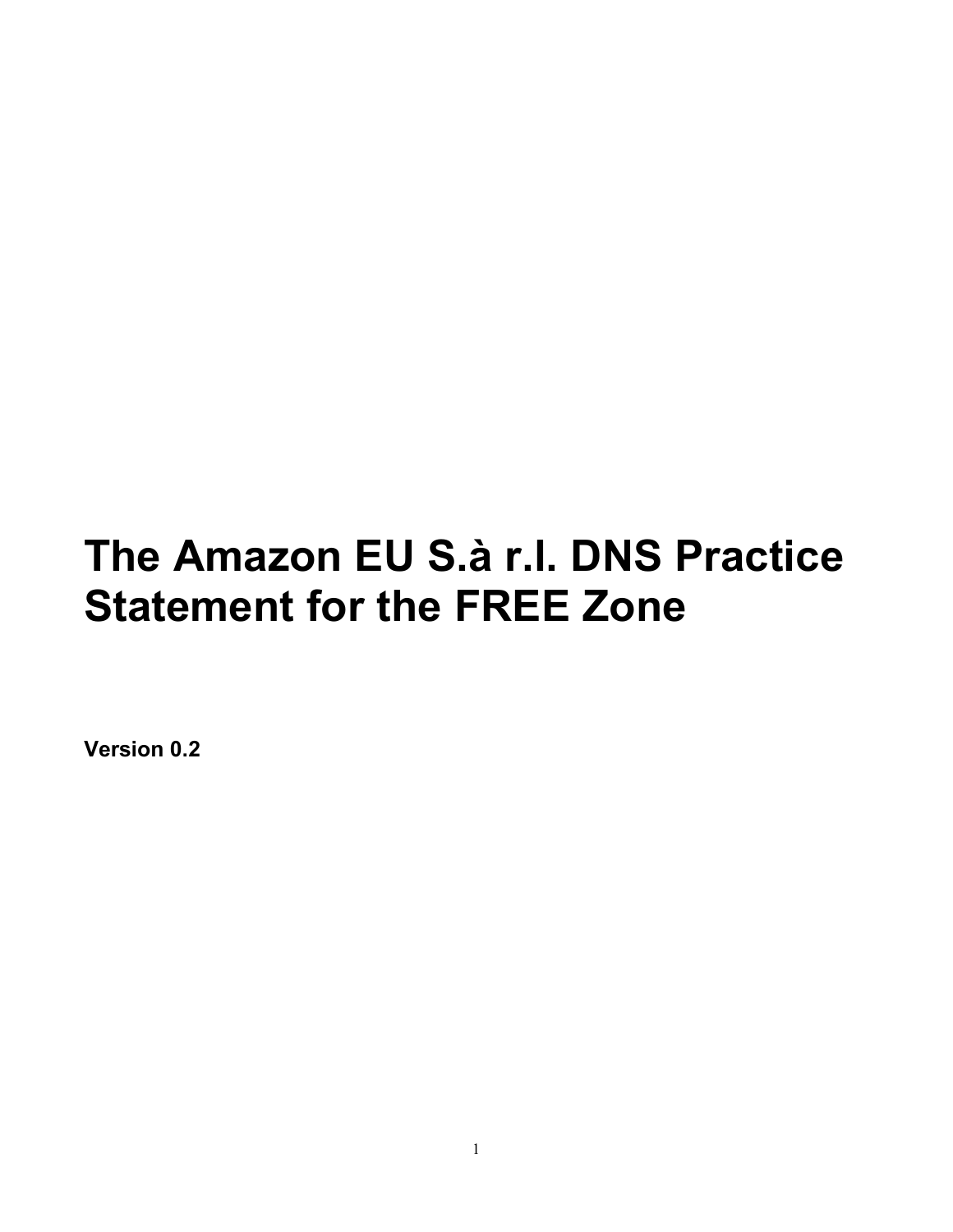## Table of contents

| $\mathbf{1}$   |  |
|----------------|--|
| 1.1            |  |
| 1.2            |  |
| 1.3            |  |
| 1.3.1          |  |
| 1.3.2          |  |
| 1.3.3          |  |
| 1.3.4<br>1.3.5 |  |
| 1.3.6          |  |
| 1.3.7          |  |
| 1.3.8          |  |
| 1.3.9          |  |
| 1.4            |  |
| 1.4.1          |  |
| 1.4.2          |  |
| 1.4.3          |  |
| $\mathbf{2}$   |  |
| 2.1            |  |
| 2.2            |  |
| 2.3            |  |
| 3              |  |
| 3.1            |  |
| 3.2            |  |
| 3.3            |  |
| 3.4            |  |
| 3.5            |  |
| 3.6            |  |
| 4              |  |
| 4.1            |  |
| 4.1.1          |  |
| 4.1.2          |  |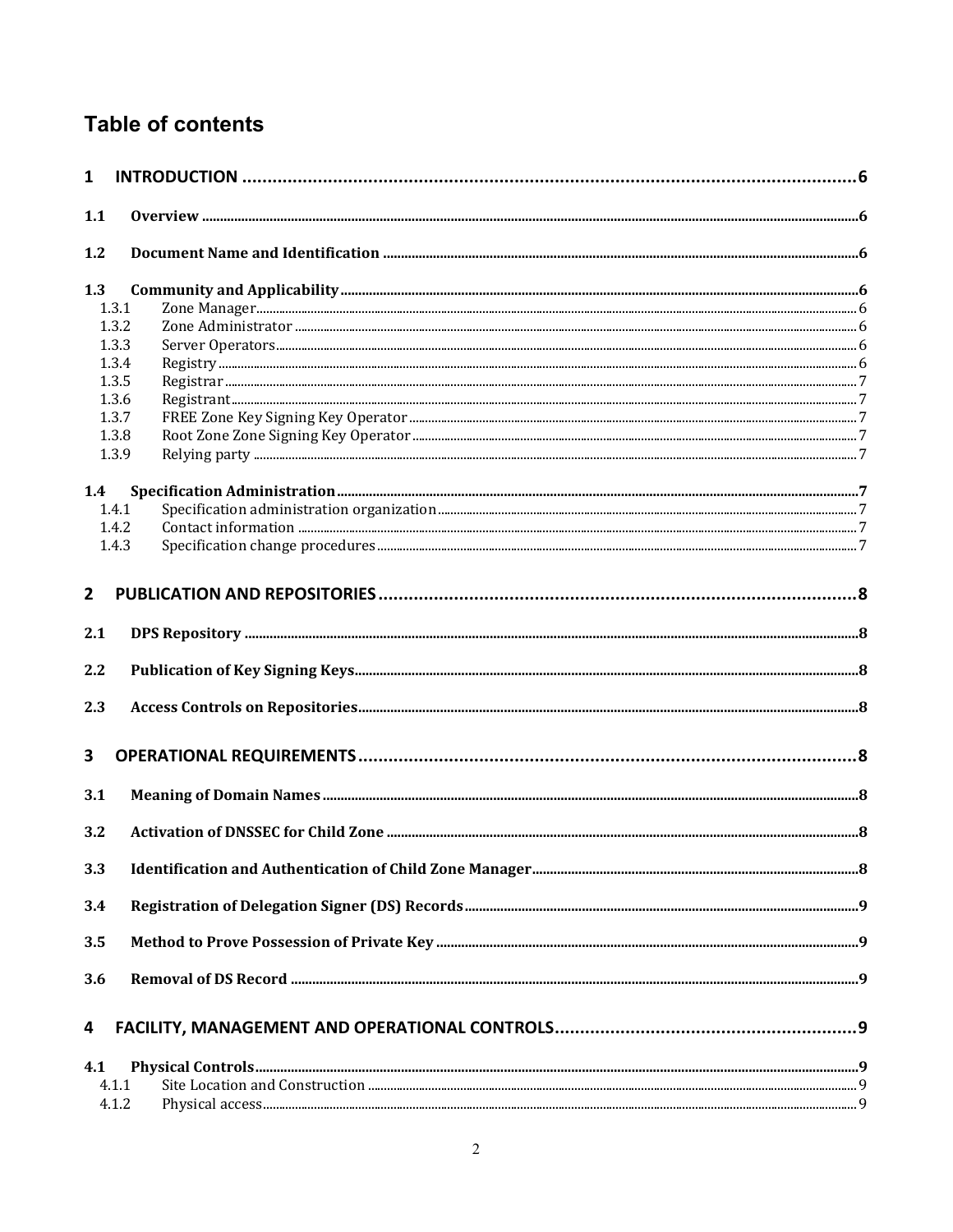| 4.1.3 |  |
|-------|--|
| 4.1.4 |  |
| 4.1.5 |  |
| 4.1.6 |  |
| 4.1.7 |  |
| 4.1.8 |  |
| 4.2   |  |
| 4.2.1 |  |
| 4.2.2 |  |
| 4.2.3 |  |
| 4.2.4 |  |
| 4.3   |  |
| 4.3.1 |  |
| 4.3.2 |  |
| 4.3.3 |  |
| 4.3.4 |  |
| 4.3.5 |  |
| 4.3.6 |  |
| 4.3.7 |  |
| 4.3.8 |  |
| 4.4   |  |
| 4.4.1 |  |
| 4.4.2 |  |
| 4.4.3 |  |
| 4.4.4 |  |
| 4.4.5 |  |
| 4.4.6 |  |
| 4.4.7 |  |
| 4.4.8 |  |
| 4.5   |  |
| 4.5.1 |  |
| 4.5.2 |  |
| 4.5.3 |  |
| 4.5.4 |  |
| 4.6   |  |
|       |  |
| 5     |  |
| 5.1   |  |
| 5.1.1 |  |
| 5.1.2 |  |
| 5.1.3 |  |
| 5.1.4 |  |
| 5.2   |  |
| 5.2.1 |  |
| 5.2.2 |  |
| 5.2.3 |  |
| 5.2.4 |  |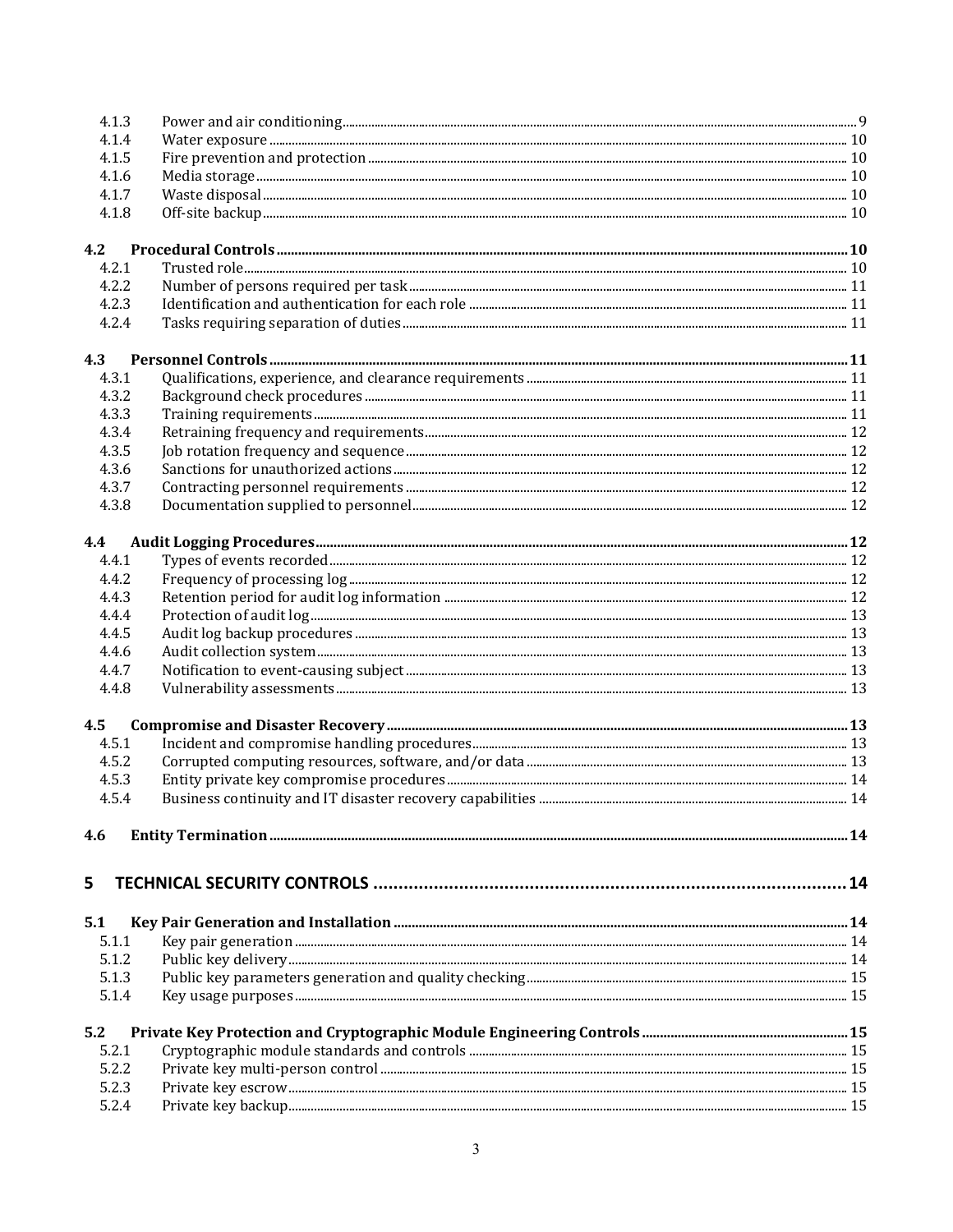| 5.2.5                   |        |  |
|-------------------------|--------|--|
| 5.2.6                   |        |  |
| 5.2.7                   |        |  |
| 5.2.8                   |        |  |
| 5.2.9                   |        |  |
|                         | 5.2.10 |  |
| 5.3                     |        |  |
| 5.3.1                   |        |  |
| 5.3.2                   |        |  |
| 5.4                     |        |  |
| 5.4.1                   |        |  |
| 5.4.2                   |        |  |
| 5.5                     |        |  |
| 5.6                     |        |  |
| 5.7                     |        |  |
|                         |        |  |
| 5.8                     |        |  |
| 5.8.1                   |        |  |
| 5.8.2                   |        |  |
| 5.8.3                   |        |  |
| 6                       |        |  |
|                         |        |  |
| 6.1                     |        |  |
| 6.2                     |        |  |
|                         |        |  |
| 6.3                     |        |  |
| 6.4                     |        |  |
| 6.5                     |        |  |
| 6.6                     |        |  |
| 6.7                     |        |  |
| 6.8                     |        |  |
| 6.9                     |        |  |
|                         |        |  |
| $\overline{\mathbf{z}}$ |        |  |
| 7.1                     |        |  |
|                         |        |  |
| 8                       |        |  |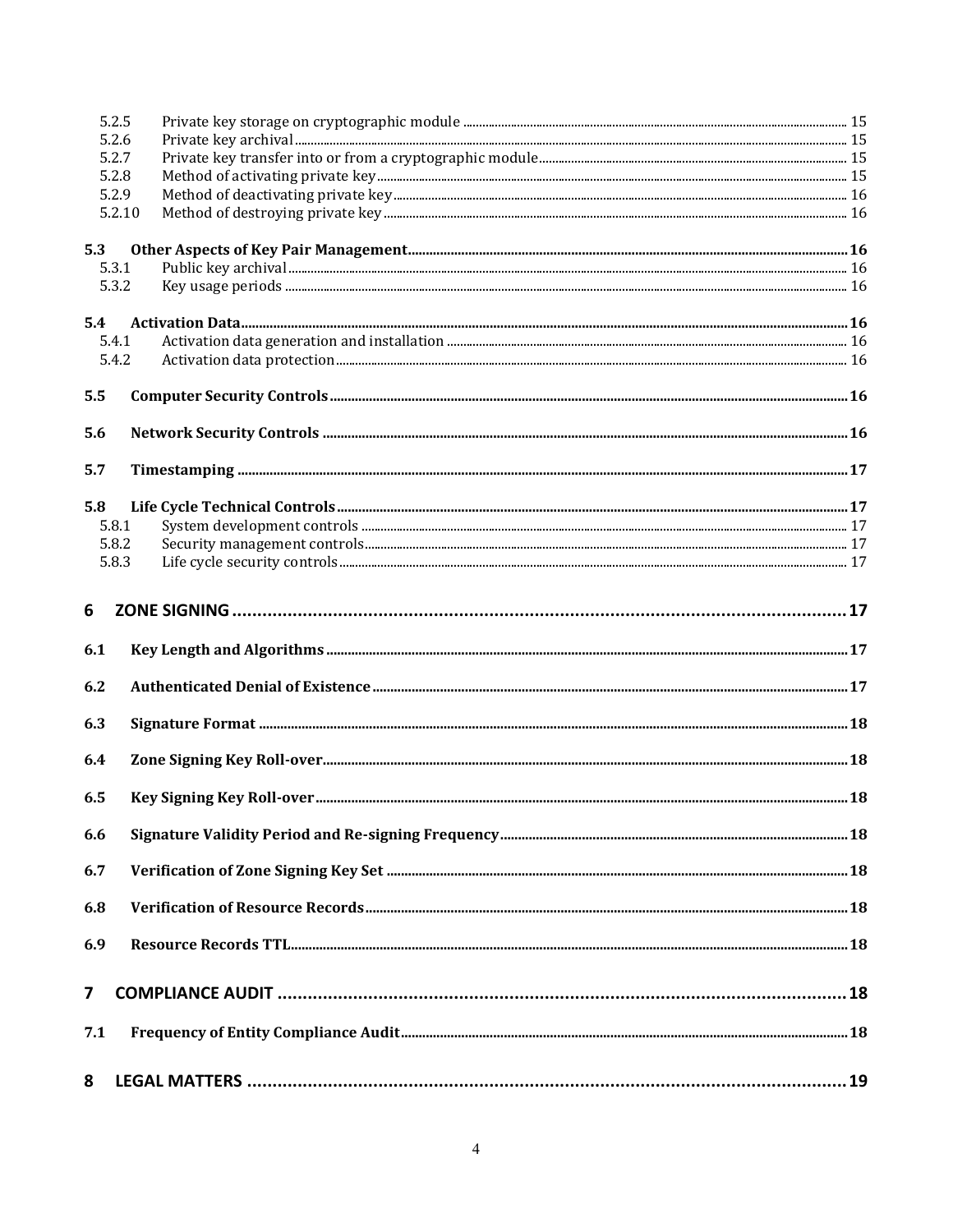| 8.1   |  |
|-------|--|
| 8.2   |  |
| 8.3   |  |
| 8.3.1 |  |
| 8.3.2 |  |
| 8.3.3 |  |
| 8.4   |  |
| 8.4.1 |  |
| 8.4.2 |  |
| 8.4.3 |  |
| 8.4.4 |  |
| 8.5   |  |
| 8.6   |  |
| 8.6.1 |  |
| 8.6.2 |  |
| 8.6.3 |  |
| 8.6.4 |  |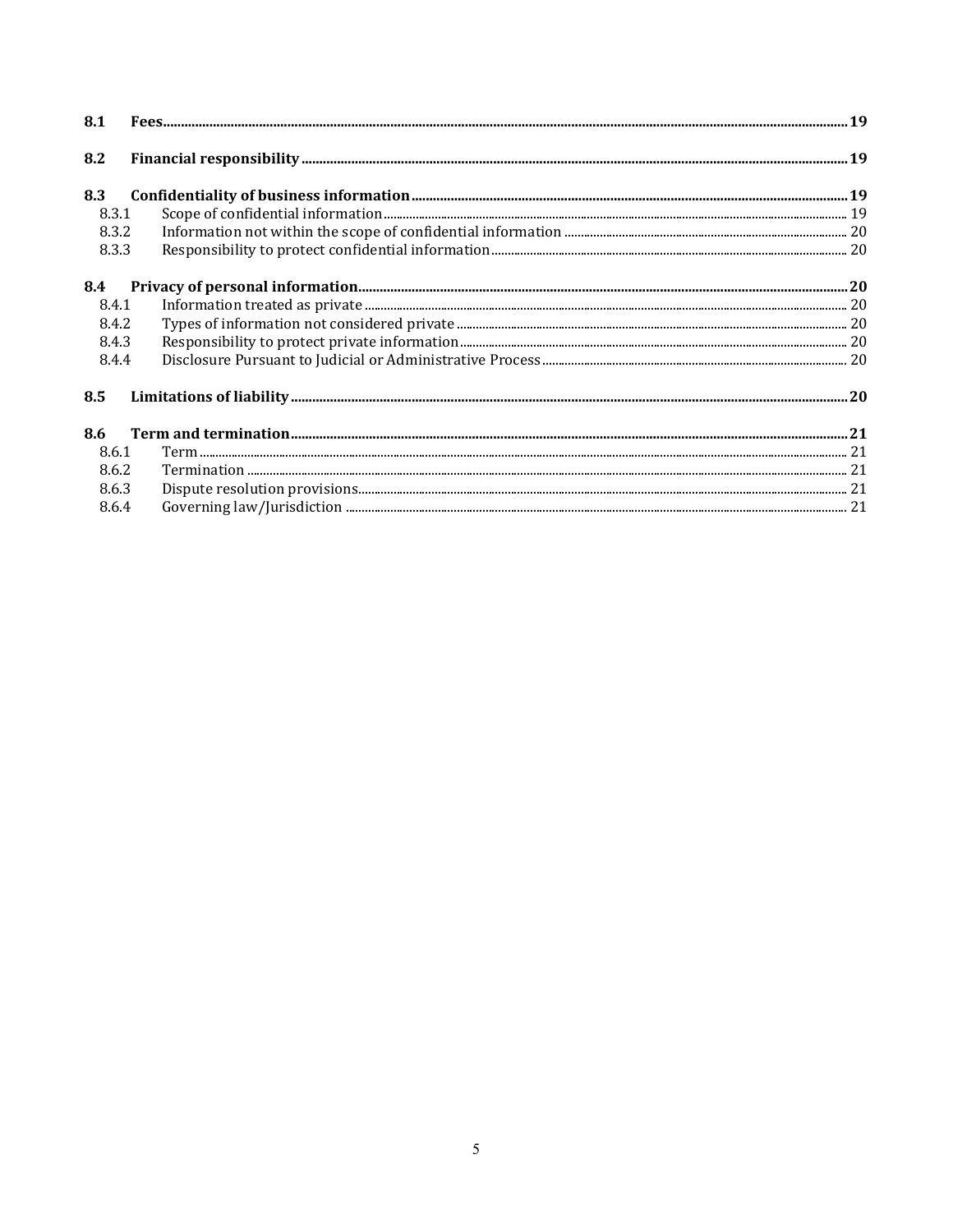## <span id="page-5-0"></span>**1 INTRODUCTION**

This document, "DNSSEC Practice Statement for the FREE Zone" (DPS) describes The Amazon EU S.à r.l.'s policies and practices with regard to the DNSSEC operations of the FREE zone.

## <span id="page-5-1"></span>**1.1 Overview**

The purpose of DPS is to provide operational information related to DNSSEC for the FREE zone managed by The Amazon EU S.à r.l.. The document follows the DPS framework proposed by the IETF Domain Name System Operations (DNSOP) Working Group.

## <span id="page-5-2"></span>**1.2 Document Name and Identification**

DNSSEC Practice Statement for the FREE Zone (FREE DPS) Version: 0.2 Available on: Date of root zone delegation Effective on: Date of root zone delegation

## <span id="page-5-3"></span>**1.3 Community and Applicability**

The stakeholders with their expected roles and responsibilities regarding FREE DNSSEC Service are described below.

#### <span id="page-5-4"></span>**1.3.1 Zone Manager**

The Amazon EU S.à r.l. is the FREE zone manager

#### <span id="page-5-5"></span>**1.3.2 Zone Administrator**

Neustar is the FREE zone administrator.

#### <span id="page-5-6"></span>**1.3.3 Server Operators**

Neustar is the only server operator.

#### <span id="page-5-7"></span>**1.3.4 Registry**

The Amazon EU S.à r.l. is Registry Operator of FREE domain name registrations. As part of the DNS services, The Amazon EU S.à r.l. provides DNSSEC services to its registrars who in turn provide these services to their registrants. The registry signs the zone using a combination of ZSK and KSK keys. DS record(s) of the KSK keys are registered and available in the root zone which then enables DNSSEC enabled resolver to maintain a chain of trust between the root and the FREE registry.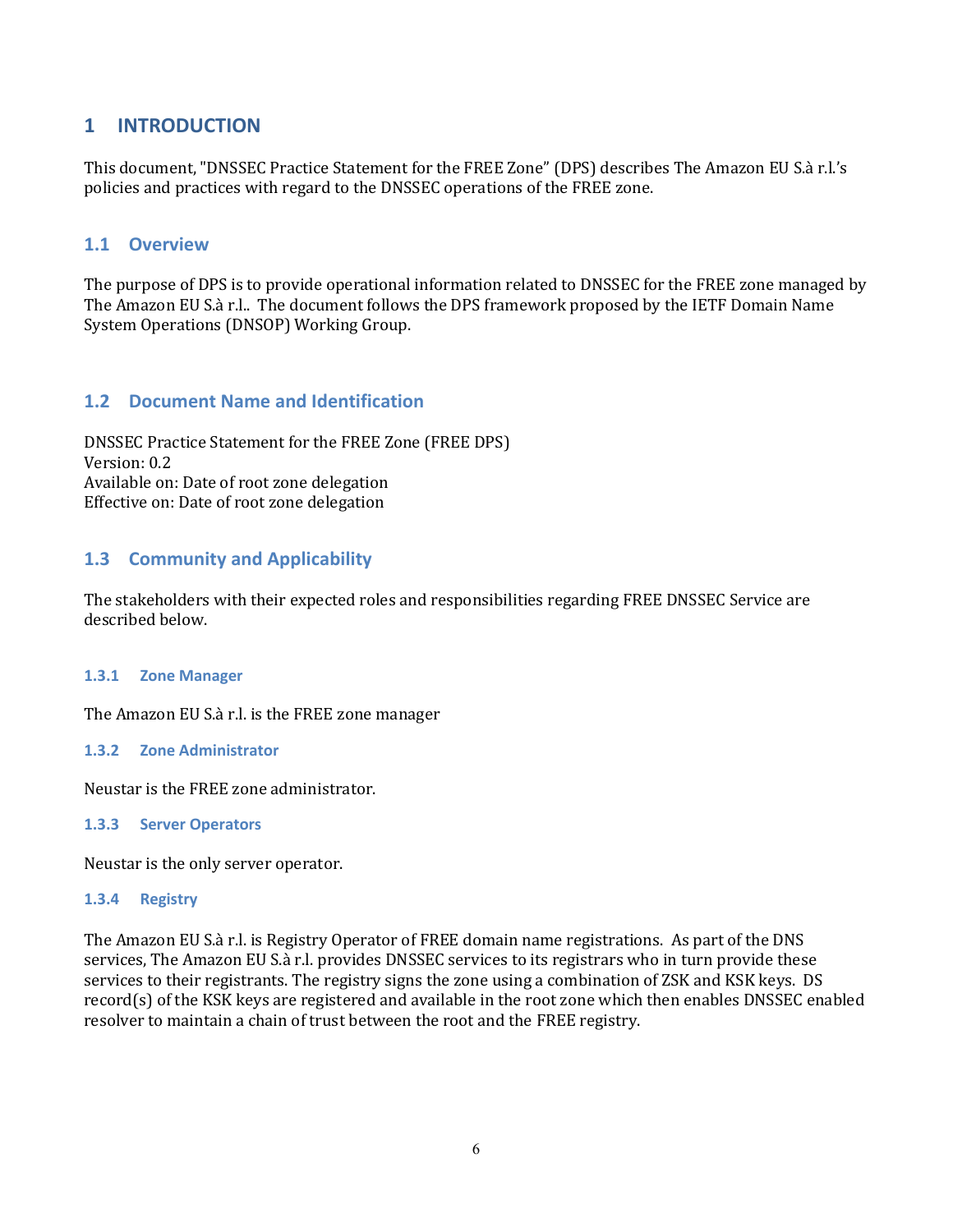#### <span id="page-6-0"></span>**1.3.5 Registrar**

The Registry provides services for registrars of FREE domain name registration system. Registrars have contractual business relationships with the Registry to register and maintain domains for their registrants. Registrars provision domain information including DS records in the FREE zone.

#### <span id="page-6-1"></span>**1.3.6 Registrant**

The Registrant is the owner of the FREE domain registered in the Registry through a FREE Registrar. A Registrar or a DNS provider selected by the Registrant is responsible for providing DS records for the registered domain. Through the submission of these records to the Registry, a chain of trust from the Registry to the Registrant's authority subzone can be established.

#### <span id="page-6-2"></span>**1.3.7 FREE Zone Key Signing Key Operator**

Neustar is the FREE Zone Key Signing Key Operator. Neustar is responsible for generating the FREE Zone's Key Signing Key (KSK) and signing the FREEKeyset use the KSK. They are also responsible for securely generating and storing the private keys and distributing the public portion of the KSK.

#### <span id="page-6-3"></span>**1.3.8 Root Zone Zone Signing Key Operator**

Neustar is the FREE Zone Signing Key Operator. Neustar is responsible for performing the function of generating the FREE Zone's Zone Signing Key (ZSK) and signing the FREE zone File using the ZSK.

#### <span id="page-6-4"></span>**1.3.9 Relying party**

Relying parties include DNS resolvers e.g., the browsers or hosts which resolve names in the zone, DNS providers, ISPs, and any user that uses or replies upon FREE DNSSEC services for the secure resolution of a name using the DNSSEC protocol.

## <span id="page-6-5"></span>**1.4 Specification Administration**

#### <span id="page-6-6"></span>**1.4.1 Specification administration organization**

The administrator of FREE DPS is The Amazon EU S.à r.l..

#### <span id="page-6-7"></span>**1.4.2 Contact information**

Neustar on behalf of The Amazon EU S.à r.l. at Reg-support@neustar.biz

#### <span id="page-6-8"></span>**1.4.3 Specification change procedures**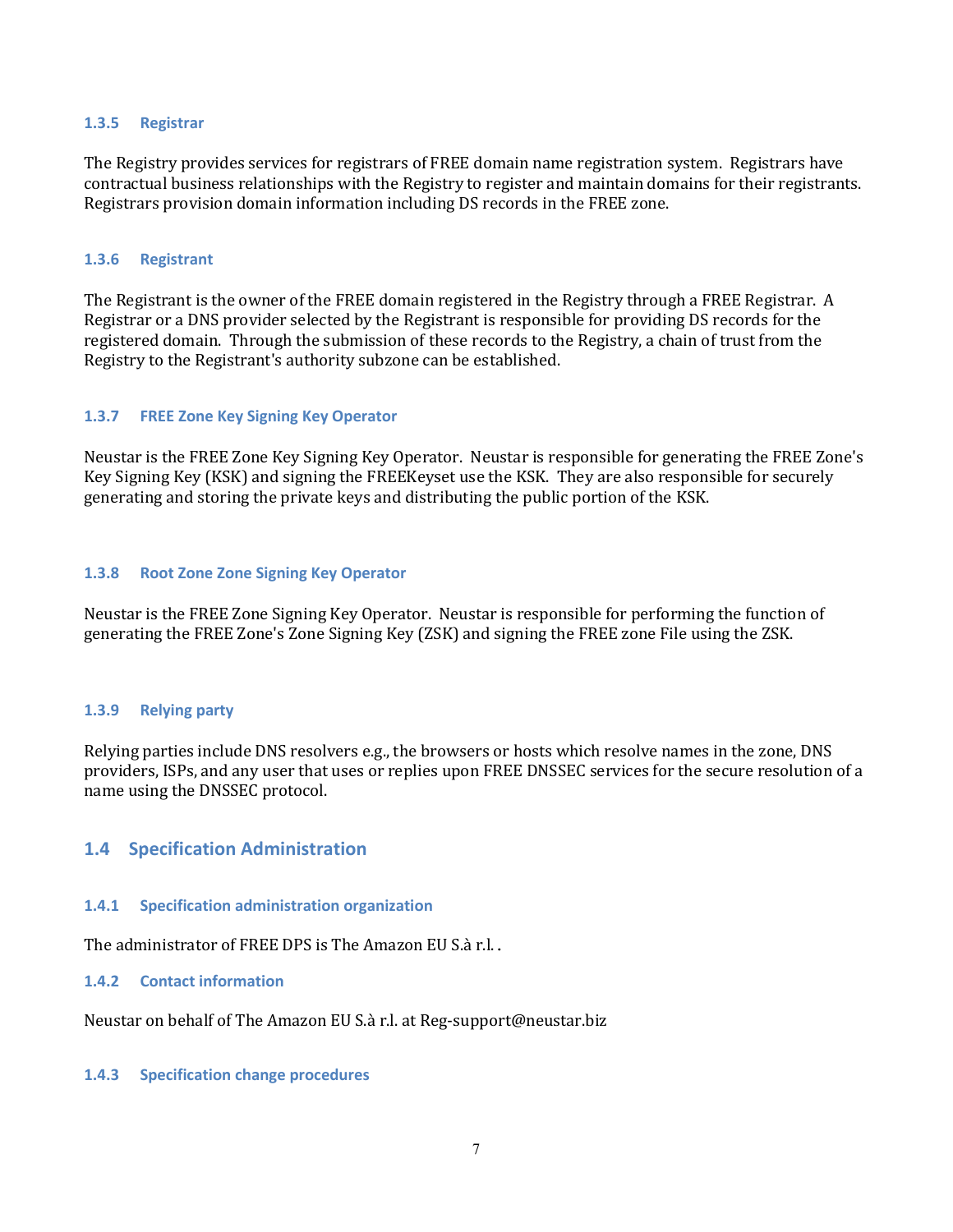Contents of the DPS are reviewed annually, or more frequently as needed. Amendments are made in the existing document or published as a new document. All amendments will be made available in the repository described below. The Amazon EU S.à r.l. reserves the right to publish amendments with no notice.

## <span id="page-7-0"></span>**2 PUBLICATION AND REPOSITORIES**

## <span id="page-7-1"></span>**2.1 DPS Repository**

The DPS is published in a repository located on The Amazon EU S.à r.l.'s website at NIC.FREE:

## <span id="page-7-2"></span>**2.2 Publication of Key Signing Keys**

KSKs are published in the root zone. The chain of trust can be achieved using the root keys as trust anchors.

#### <span id="page-7-3"></span>**2.3 Access Controls on Repositories**

The DPS is publicly available for all to access and read in the DPS repository. All change requests must be submitted to The Amazon EU S.à r.l. for review. Controls have been implemented to prevent unauthorized changes to the DPS.

## <span id="page-7-4"></span>**3 OPERATIONAL REQUIREMENTS**

## <span id="page-7-5"></span>**3.1 Meaning of Domain Names**

Domain names are available for the public to register. In some cases, the registry reserves the right to delete or deny a registration if it violates certain policies.

## <span id="page-7-6"></span>**3.2 Activation of DNSSEC for Child Zone**

Chain of trust from the FREE zone to the Child Zone is established when the signed DS records of the Child Zone have been published in the FREE zone. After the chain of trust is established, the Child Zone is DNSSEC activated.

## <span id="page-7-7"></span>**3.3 Identification and Authentication of Child Zone Manager**

The registry has no direct relationship with the Child Zone Manager and therefore does not identify and authenticate the Child Zone Manager.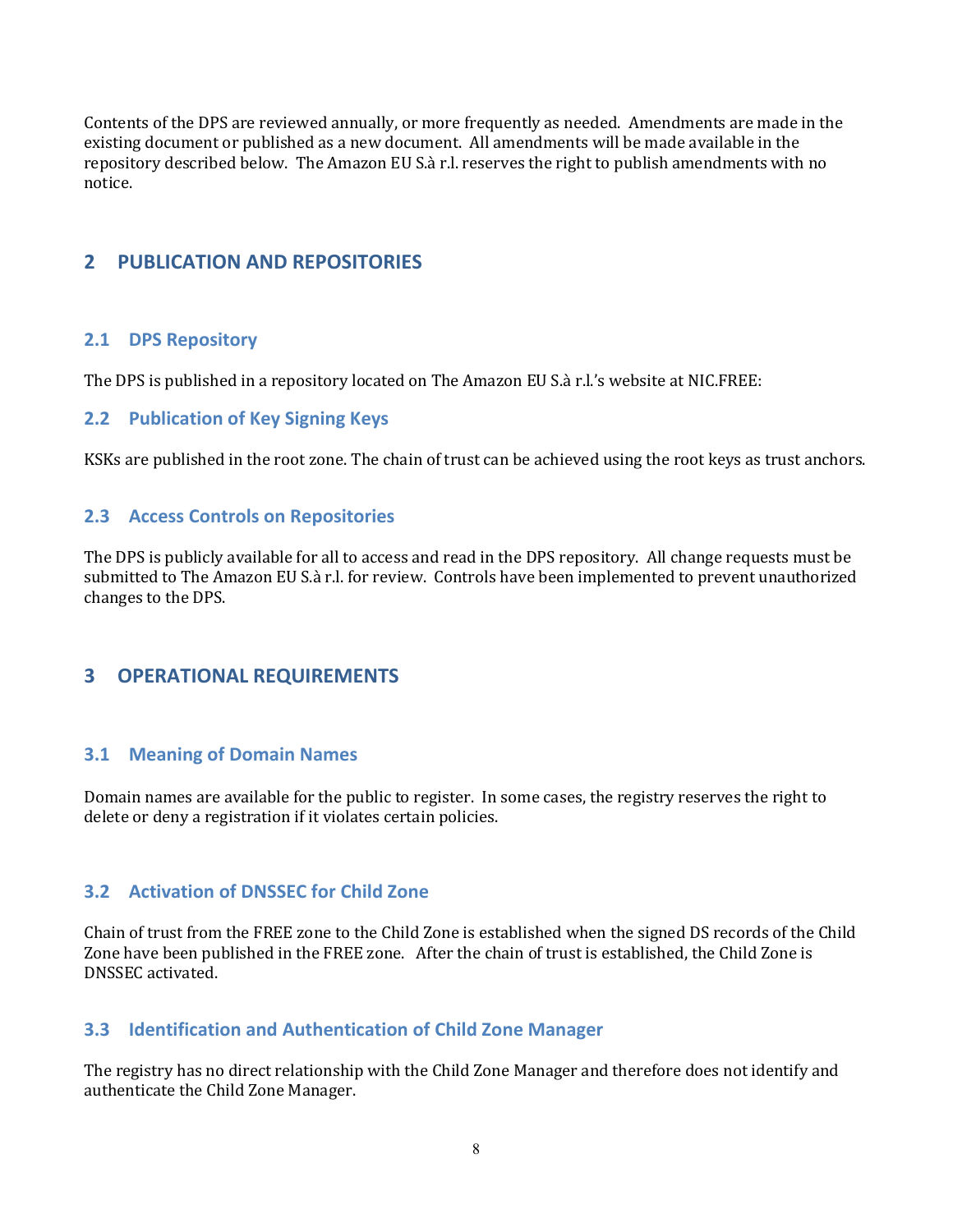## <span id="page-8-0"></span>**3.4 Registration of Delegation Signer (DS) Records**

Registrars connect to the registry to provision and manage domain registration data, including DS records, on behalf of their registrants..

## <span id="page-8-1"></span>**3.5 Method to Prove Possession of Private Key**

The Registry does not validate the possession of the private key at the child authoritative zone.

## <span id="page-8-2"></span>**3.6 Removal of DS Record**

A Registrar can at any time request the removal of the DS record for a domain that Registrar manages. Upon receipt of a valid request from the Registrar, the Registry will remove the DS from the zone

## <span id="page-8-3"></span>**4 FACILITY, MANAGEMENT AND OPERATIONAL CONTROLS**

## <span id="page-8-4"></span>**4.1 Physical Controls**

The FREE Registry is housed in data center facilities which meet or exceed all of the environmental specifications expected of a mission critical platform.

#### <span id="page-8-5"></span>**4.1.1 Site Location and Construction**

The FREE Registry and DNSSEC services are operated from multiple, fully redundant data centers in Sterling, Virginia and Charlotte, North Carolina USA. The facility locations provide diverse network connectivity and appropriate network capacity necessary to effectively operate all aspects of the Registry and protect against natural and man-made disasters. In both data centers, cryptographic keys are stored in a FIPS 140-2 Level 3 Hardware Security Module (HSM).

#### <span id="page-8-6"></span>**4.1.2 Physical access**

Neustar operates out of highly secure data centers to provide the highest levels of security and service availability. Physical access to the facilities is closely controlled. Physical security mechanisms include security guards, closed circuit TV surveillance video cameras, and intrusion detection systems. The NOC monitors access to all locations on a 24/7 basis.

Access to HSM requires at least two Keys, Administrator and Security Auditor. Key backups are stored on PIN entry device (PED) keys and locked in a 2 hour fire combination safe.

#### <span id="page-8-7"></span>**4.1.3 Power and air conditioning**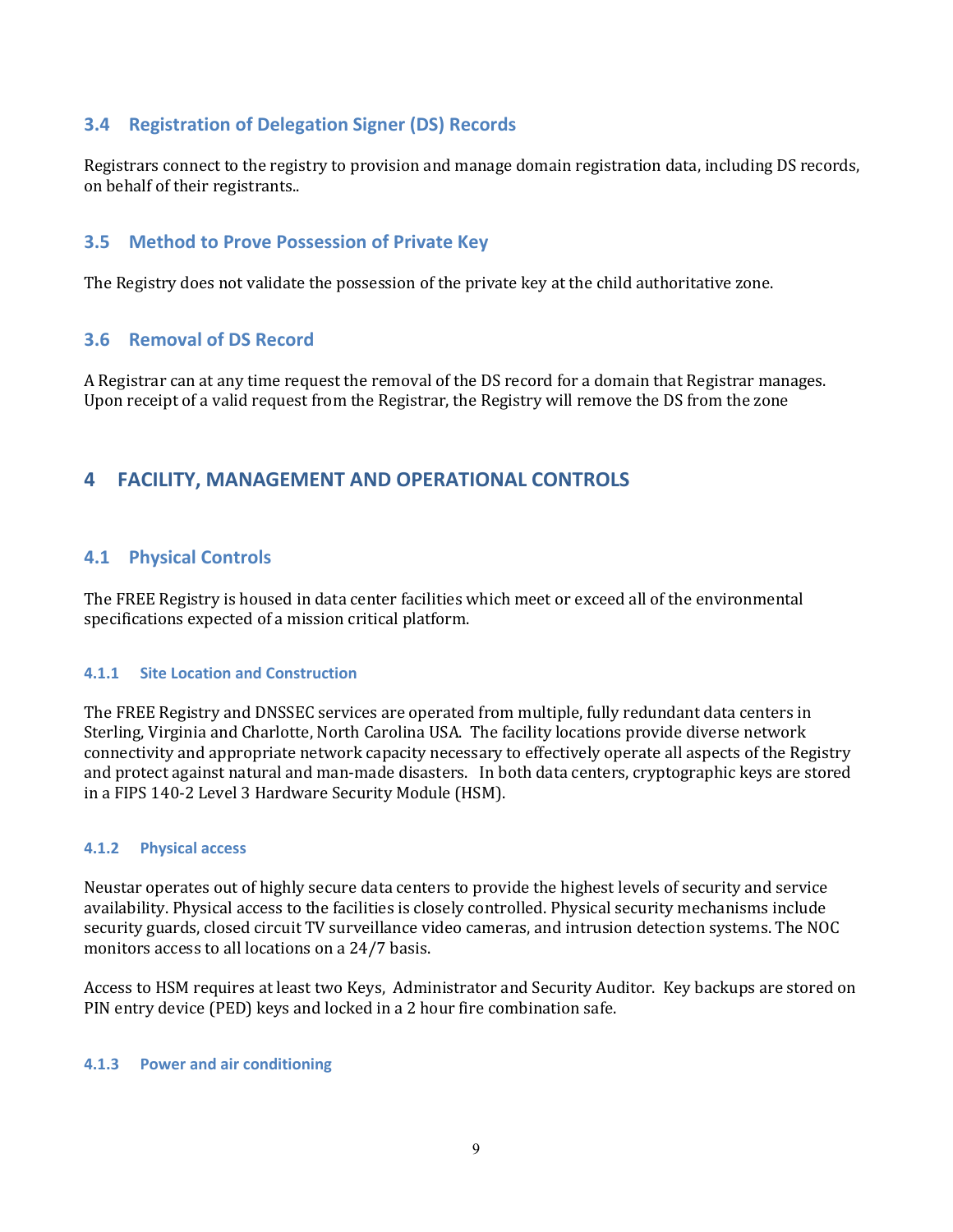Each data center operates from multiple power sources, including backup generators and battery power. Each facility has multiple air conditioning units to control temperature and humidity.

#### <span id="page-9-0"></span>**4.1.4 Water exposure**

The Amazon EU S.à r.l. and Neustar have taken precautions to minimize the impact of damage to the systems from water exposure.

#### <span id="page-9-1"></span>**4.1.5 Fire prevention and protection**

The Amazon EU S.à r.l. and Neustar have taken precautions to prevent and extinguish fires or other damaging exposure to flame or smoke. All systems are protected by automated fire suppression systems.

#### <span id="page-9-2"></span>**4.1.6 Media storage**

Media storage and handling procedures are defined by Neustar's Data Protection Policy.

#### <span id="page-9-3"></span>**4.1.7 Waste disposal**

Neustar Information Security policy and procedure includes guidelines for the appropriate disposal of outdated materials based on their sensitivity. The procedure involves the deposit outdated paper information in specially marked disposal bins on Neustar premises (subject to shredding). Further, electronic data is reliably expunged or cleared or media physically destroyed. Hard disks and backup tapes, which are no longer required, are subject to demagnetizing.

#### <span id="page-9-4"></span>**4.1.8 Off-site backup**

Backup software is installed and utilized for the backup of all critical systems and backup media is rotated to an off -site location on a regular basis. Further, all critical system backups are incorporated into the established process for semi-annual backup recovery testing in accordance with Neustar Backup policy.

## <span id="page-9-5"></span>**4.2 Procedural Controls**

#### <span id="page-9-6"></span>**4.2.1 Trusted role**

Neustar has a limited number of trusted roles in the DNSSEC management and operations. The roles are as follows:

Key Administrator

- Generation of Keys and DS records
- Management of key rollover events

Security Auditor

- Oversees security audits
- Ensures rules/procedures are followed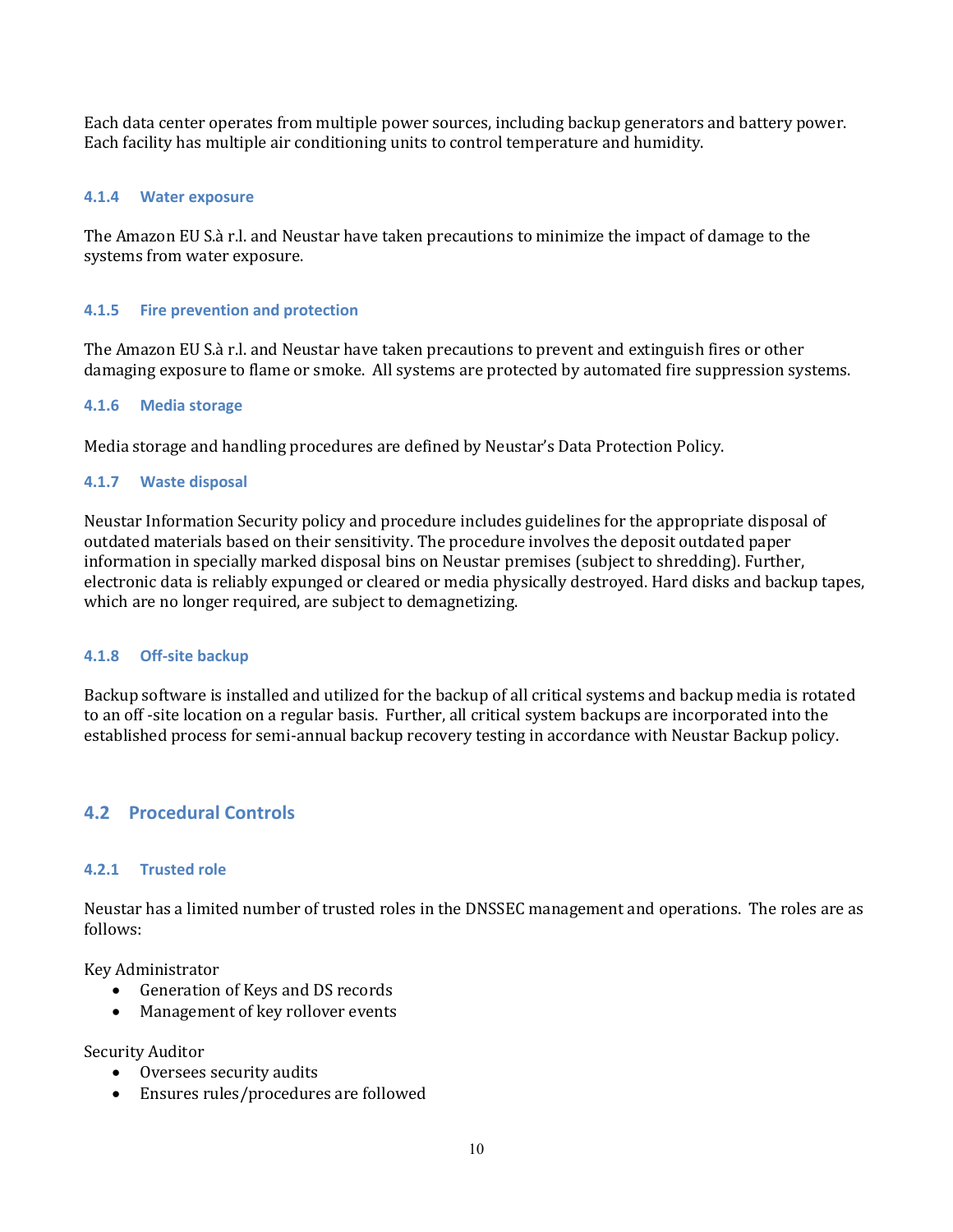DNSSEC Officer

- $\bullet$  Participates in community conferences and workshops
- Expert in the DNSSEC technology
- Coordinator between Neustar and external parties

#### <span id="page-10-0"></span>**4.2.2 Number of persons required per task**

Key signing ceremony and HSM activation require a minimum of two Key Administrators and a Security Auditor.

#### <span id="page-10-1"></span>**4.2.3 Identification and authentication for each role**

Only authorized personnel are allowed to gain physical access to data center where the FREE DNSSEC systems are located. Access to the system is only granted to members of the roles identified above.

#### <span id="page-10-2"></span>**4.2.4 Tasks requiring separation of duties**

Tasks requiring separation of duties include key generation, implementation, and removal.

## <span id="page-10-3"></span>**4.3 Personnel Controls**

#### <span id="page-10-4"></span>**4.3.1 Qualifications, experience, and clearance requirements**

Only employees may be assigned to the DNSSEC roles described in section 4.2.1. Experience and qualifications are evaluated on a case by case basis but generally extensive knowledge in DNS operations and security related technologies are required.

#### <span id="page-10-5"></span>**4.3.2 Background check procedures**

Background checks included a review of an applicant's qualifications, work history, references, educational background, and any other data relevant to the duties of the position.

#### <span id="page-10-6"></span>**4.3.3 Training requirements**

Personnel are provided continuous training in DNSSEC operations and management. The training includes but is not limited to FREE specific rules and procedures and related technologies. Personnel actively participate in DNSSEC workshops and conferences.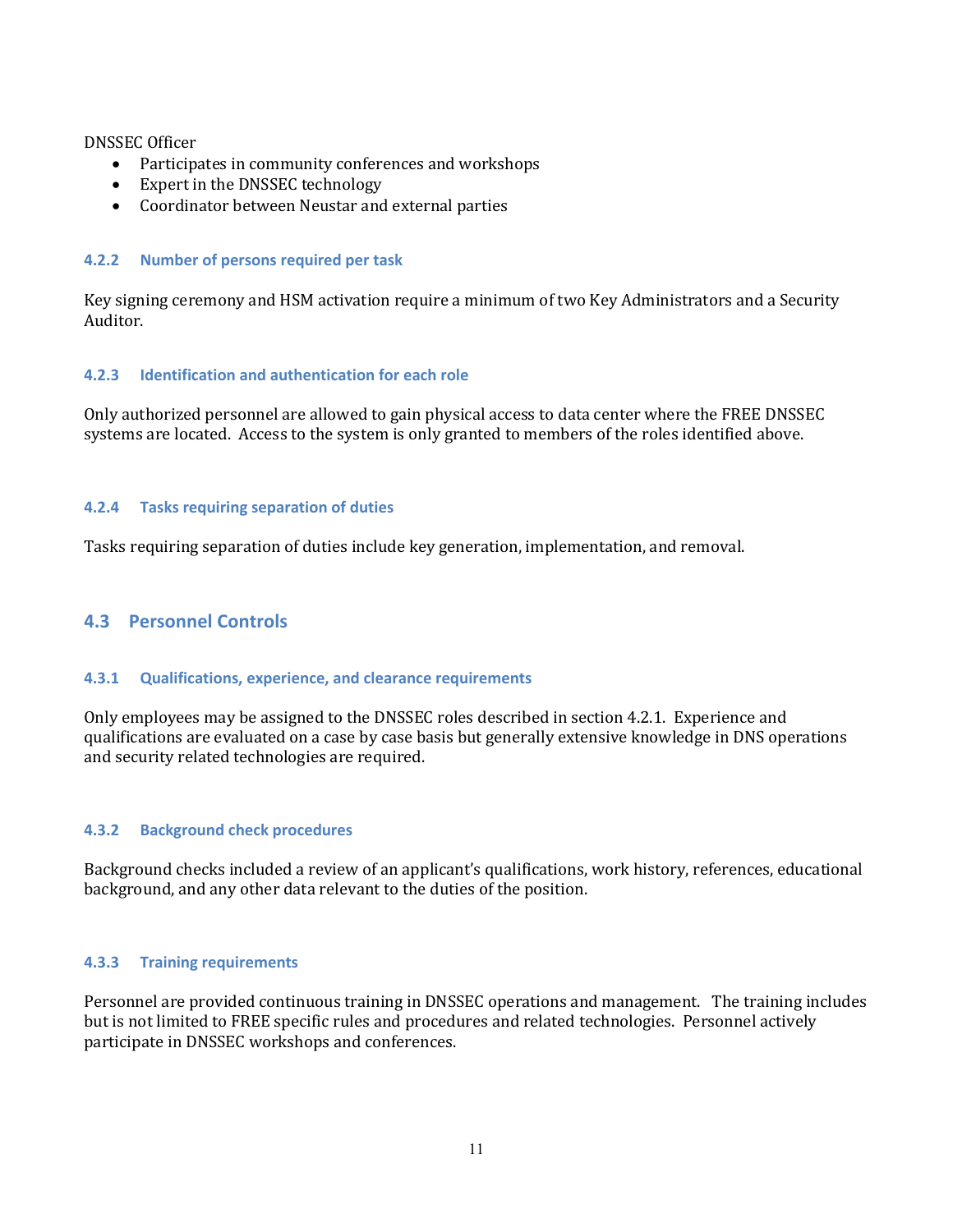#### <span id="page-11-0"></span>**4.3.4 Retraining frequency and requirements**

Retraining is provided as necessary and is done on a case by case basis.

#### <span id="page-11-1"></span>**4.3.5 Job rotation frequency and sequence**

Not applicable in this document.

#### <span id="page-11-2"></span>**4.3.6 Sanctions for unauthorized actions**

Not applicable in this document.

<span id="page-11-3"></span>**4.3.7 Contracting personnel requirements**

Not applicable in this document.

#### <span id="page-11-4"></span>**4.3.8 Documentation supplied to personnel**

All personnel participating in DNSSEC related activities are provided with documents containing operational procedures, rules and policies governing the service.

## <span id="page-11-5"></span>**4.4 Audit Logging Procedures**

#### <span id="page-11-6"></span>**4.4.1 Types of events recorded**

The FREE Registry logs all necessary information concerning an event (who, what, and when) including:

- $\bullet$  Access to data centers where DNSSEC services are located
- Access to servers and HSM
- Modifications to files and file systems
- Key operations:
	- o Key generation/deletion and other events relating to lifecycle of a key
	- o Generation of DS record and submission to root zone

#### <span id="page-11-7"></span>**4.4.2 Frequency of processing log**

Audit logs are monitored at regularly timed intervals in order to ensure the operational integrity of the FREE DNSSEC Service. Abnormal events are flagged for further investigation by the DNSSEC Security Auditor.

#### <span id="page-11-8"></span>**4.4.3 Retention period for audit log information**

Registry logs are kept online for at least 3 months. Older logs are stored are archived for up to 5 years.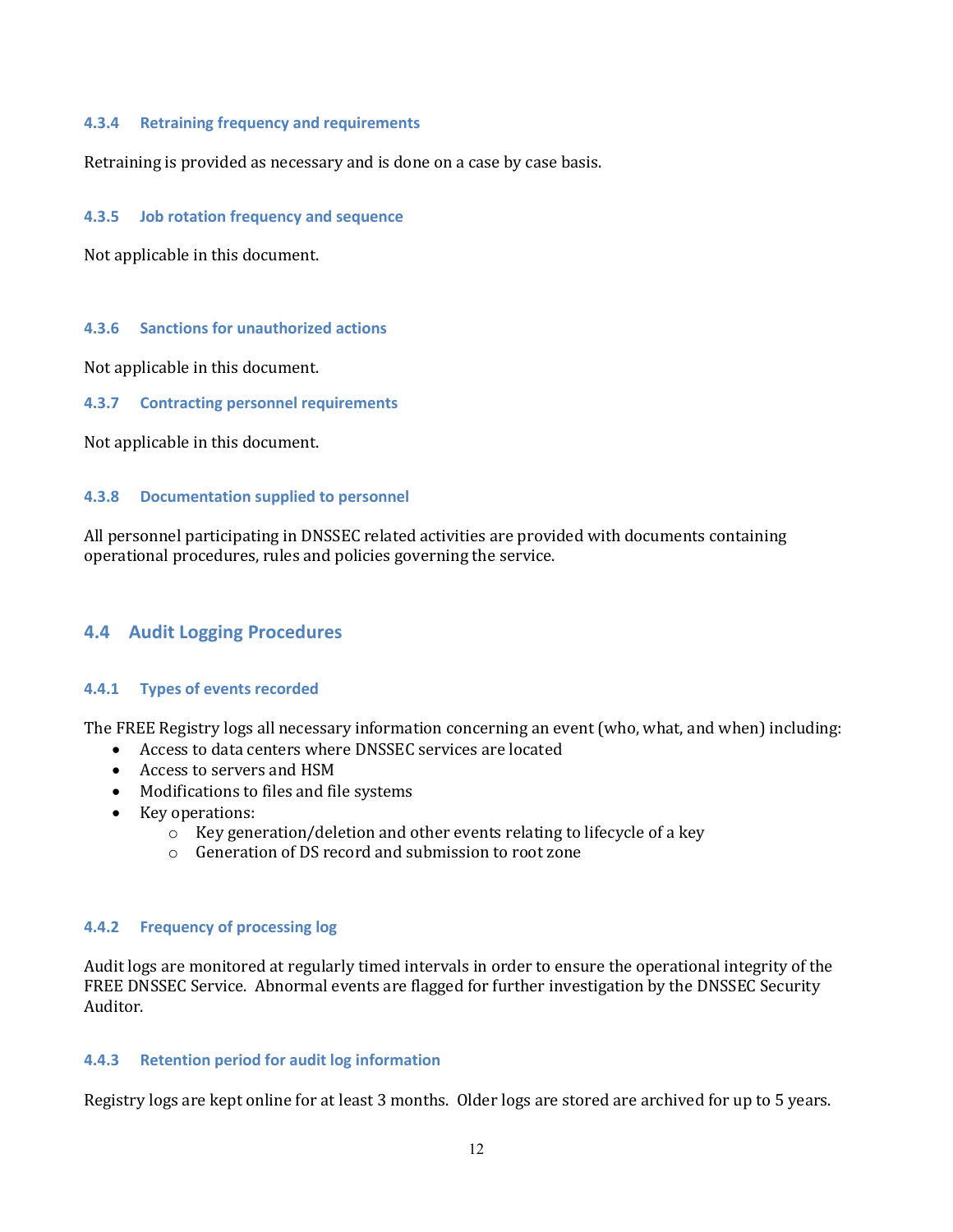#### <span id="page-12-0"></span>**4.4.4 Protection of audit log**

Access to audit logs is only available to authorized personnel to protect the files from unauthorized viewing, modification, deletion, or other tampering. Audit logs do not contain any information that could be used to compromise the integrity of the private keys.

#### <span id="page-12-1"></span>**4.4.5 Audit log backup procedures**

Audit logs are backed up at pre-defined intervals to an offline storage system. Access to these archives can only be requested and viewed by authorized DNSSEC personnel.

#### <span id="page-12-2"></span>**4.4.6 Audit collection system**

The Registry utilizes software and applications that automate the logging of essential events into audit logs. Along with the systems level logging, application logs are recorded and stored.

#### <span id="page-12-3"></span>**4.4.7 Notification to event-causing subject**

Not applicable in this document.

#### <span id="page-12-4"></span>**4.4.8 Vulnerability assessments**

Automated and manual assessments of vulnerabilities are done in part by monitoring of audit logs. Registry personnel also participate and share security related information with other members of the community.

## <span id="page-12-5"></span>**4.5 Compromise and Disaster Recovery**

#### <span id="page-12-6"></span>**4.5.1 Incident and compromise handling procedures**

If an incident and compromise is detected, the scope of the issue is determined. In the event a key has been compromised, an emergency key roll-over is immediately initiated. The Registry has emergency roll-over policies for both KSK and ZSK.

#### <span id="page-12-7"></span>**4.5.2 Corrupted computing resources, software, and/or data**

The Registry has backup systems and failover sites in case of resource, software, and/or data corruption. Depending on the nature of the issue, appropriate actions will be taken according to the Registry recovery plan.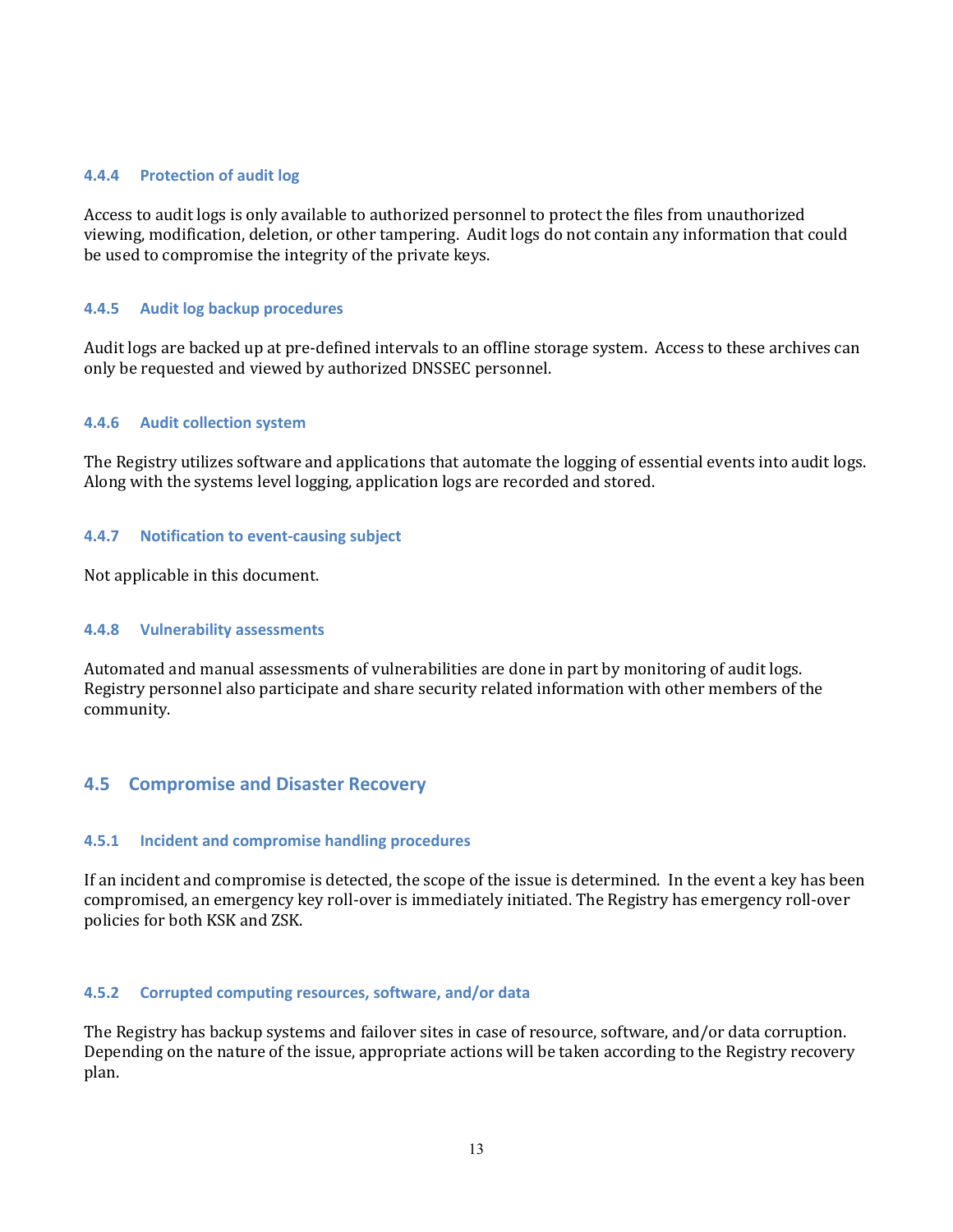#### <span id="page-13-0"></span>**4.5.3 Entity private key compromise procedures**

In the event of compromise of the Registry's KSK, the following steps will be taken:

- Generate and activate a new KSK or activate the preview KSK that is already in the registry zone. As part of the activation, the DNSKEY set will be resigned.
- Replace the DS record of compromised key with new DS record in root zone.
- Revoke and then remove the compromised KSK in the Registry's zone as soon as it is sufficiently safe to remove.

In the event of a compromise of the Registry's ZSK, the following steps will be taken:

- Generate and activate a new ZSK or activate the preview ZSK that is already in the registry zone. As part of the activation, all signatures will be resigned.
- Remove the compromised ZSK from the registry's zone as soon as its signatures expired.

#### <span id="page-13-1"></span>**4.5.4 Business continuity and IT disaster recovery capabilities**

The Registry maintains a fully operational backup/failover site. In case of disaster, the failover/backup site will take over DNSSEC operations.

## <span id="page-13-2"></span>**4.6 Entity Termination**

In the event that the Registry is terminated, an orderly transition will be conducted with full cooperation of the Registry.

## <span id="page-13-3"></span>**5 TECHNICAL SECURITY CONTROLS**

## <span id="page-13-4"></span>**5.1 Key Pair Generation and Installation**

#### <span id="page-13-5"></span>**5.1.1 Key pair generation**

KSK and ZSK key pairs are generated during the signing ceremony that occurs once per year or more frequently if required. Generally, due to the scheduled key roll-over cycles, enough key pairs are generated during the ceremony to allow months of FREE DNSSEC Services operations. Key generation is performed by authorized personnel in a FIPS 140-2 Level 3 Hardware Security Module.

#### <span id="page-13-6"></span>**5.1.2 Public key delivery**

Public keys used by the Registry KSK and ZSK are available as part of the Registry's DNSKEY Resource Record Set (RRset). It is not distributed by any other means.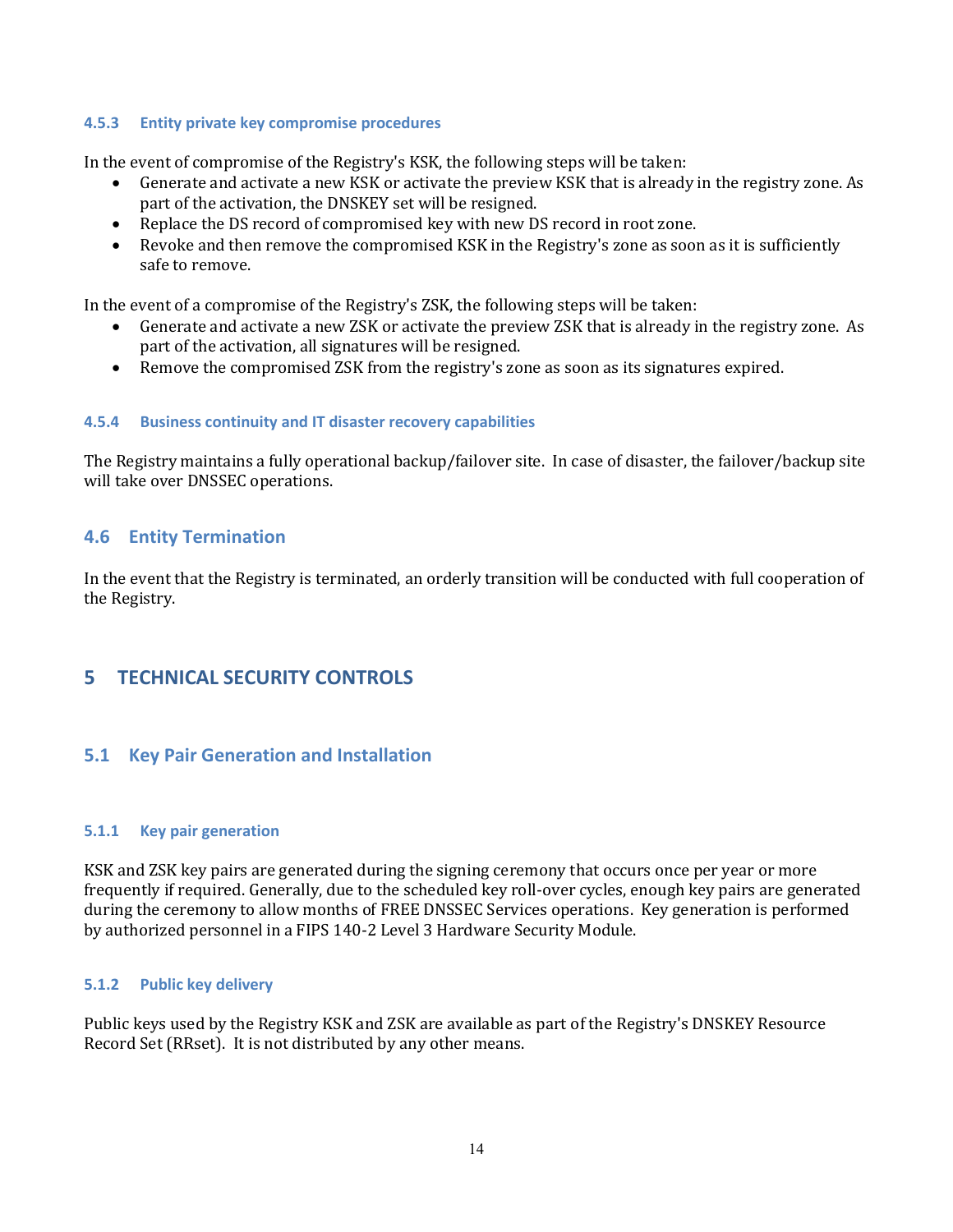#### <span id="page-14-0"></span>**5.1.3 Public key parameters generation and quality checking**

Validating of the public key is performed periodically.

#### <span id="page-14-1"></span>**5.1.4 Key usage purposes**

The keys are used for signature generation in the Registry's zone and not used for any other purposes.

## <span id="page-14-2"></span>**5.2 Private Key Protection and Cryptographic Module Engineering Controls**

#### <span id="page-14-3"></span>**5.2.1 Cryptographic module standards and controls**

ZSK and KSK are generated and stored within a FIPS 140-2 Level 3 Hardware Security Module .

#### <span id="page-14-4"></span>**5.2.2 Private key multi-person control**

During key generation, at least two authorized members of DNSSEC Key Administrator must be present.

#### <span id="page-14-5"></span>**5.2.3 Private key escrow**

Private keys of the FREE zone are not escrowed.

#### <span id="page-14-6"></span>**5.2.4 Private key backup**

Private keys are backed up on FIPS140-2 compliant PCMCIA cards and stored both offsite and in a 2 hour fire combination safe.

#### <span id="page-14-7"></span>**5.2.5 Private key storage on cryptographic module**

<span id="page-14-8"></span>Not applicable in this document.

#### **5.2.6 Private key archival**

Private keys are not archived for storage purposes except at backup site in case of failover.

#### <span id="page-14-9"></span>**5.2.7 Private key transfer into or from a cryptographic module**

ZSK and KSK generated in HSM are transferred to backup site in encrypted form.

#### <span id="page-14-10"></span>**5.2.8 Method of activating private key**

Private keys are activated by Key Administrators supplying PINs to the hardware security module with presence of Security Auditor.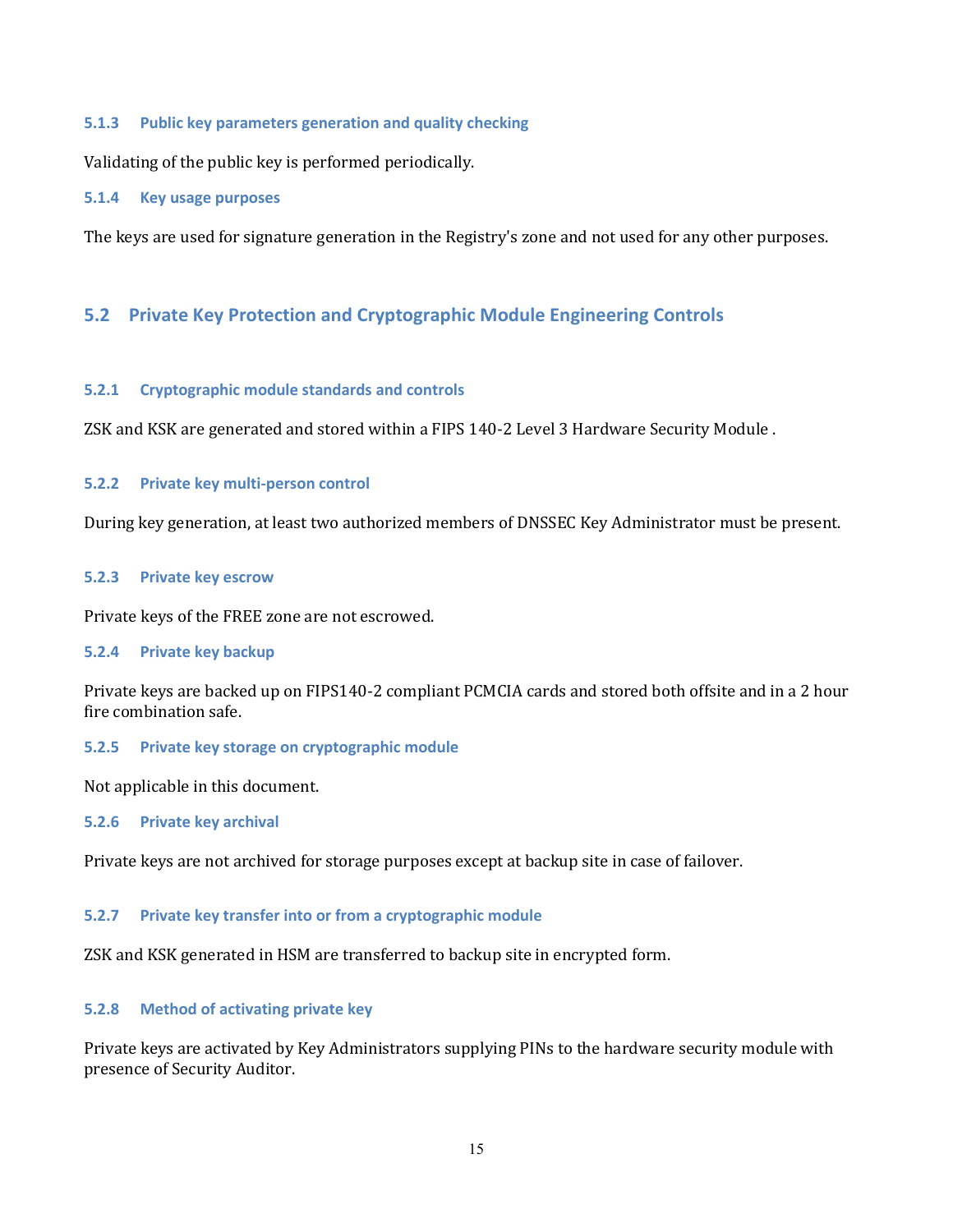#### <span id="page-15-0"></span>**5.2.9 Method of deactivating private key**

Private keys are deactivated at shutdown of system.

#### <span id="page-15-1"></span>**5.2.10 Method of destroying private key**

KSK and ZSK private keys are removed from system in manner that they cannot be used again.

#### <span id="page-15-2"></span>**5.3 Other Aspects of Key Pair Management**

#### <span id="page-15-3"></span>**5.3.1 Public key archival**

Obsolete public keys are not archived.

#### <span id="page-15-4"></span>**5.3.2 Key usage periods**

A KSK remains active in the Registry's zone for approximately one year plus the time it period for the transition including publish and deactivation. Due to the large number of signatures signed by the ZSK, the ZSK remains active for approximately three months plus the transition period including publish and deactivation. The Registry may change these periods as necessary.

### <span id="page-15-5"></span>**5.4 Activation Data**

#### <span id="page-15-6"></span>**5.4.1 Activation data generation and installation**

Activating of HSM requires Key Administrator supplying PIN to their PIN entry device with presence of Security Auditor.

#### <span id="page-15-7"></span>**5.4.2 Activation data protection**

Key Administrators are responsible for protecting and safeguarding their PIN and PED. Access can be revoked or modified if needed.

## <span id="page-15-8"></span>**5.5 Computer Security Controls**

All components of the DNSSEC service have different sets of authorized personnel that are granted access and the ability to execute certain operations. These access and operations are logged and written to audit logs. Any deviation of the rules or malicious attempts are monitored and recorded for further investigation.

## <span id="page-15-9"></span>**5.6 Network Security Controls**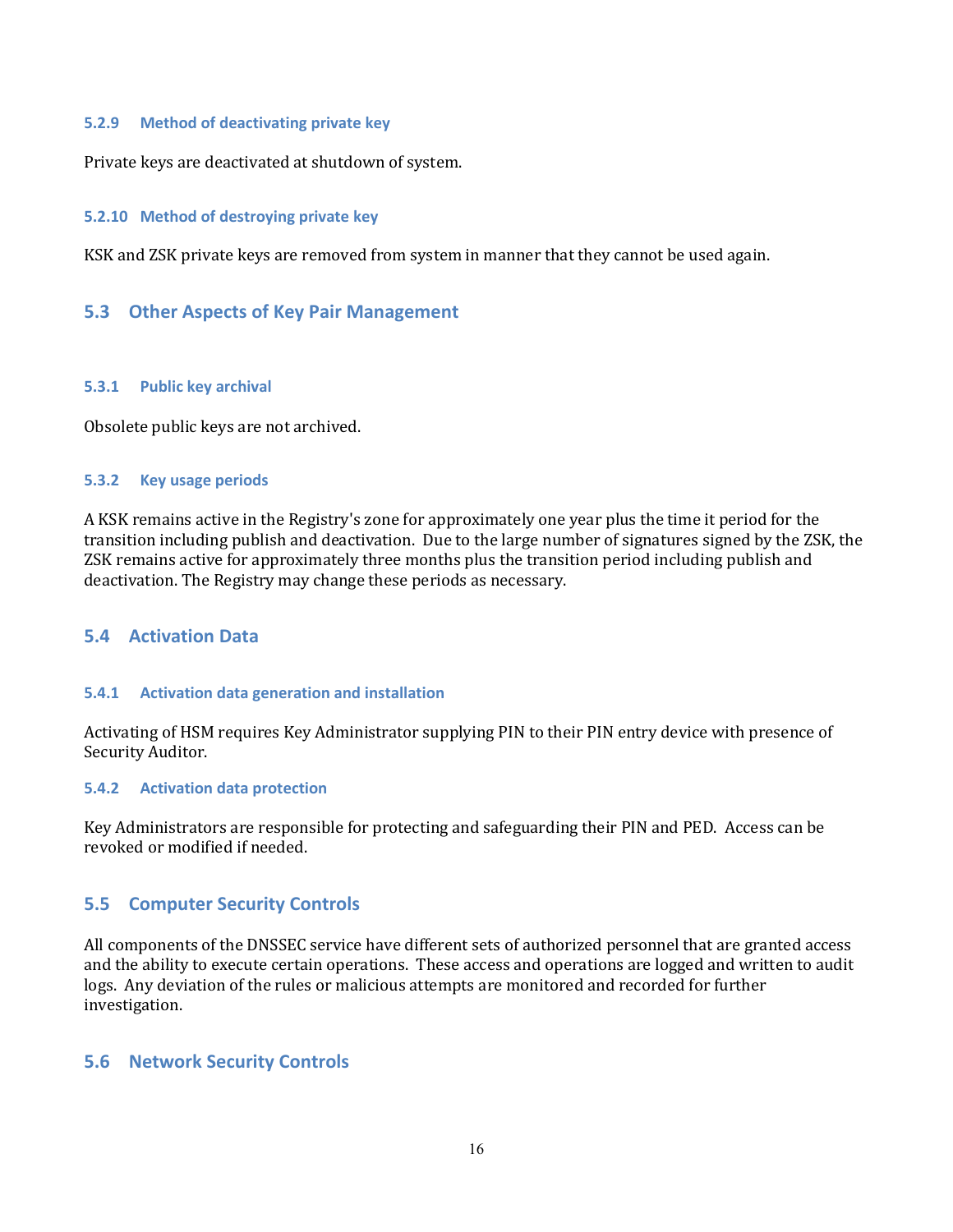All operations of the DNSSEC Service are hosted and performed inside Neustar's datacenters. These are internal networks protected by several layers of physical and networking protections. The networks are secured in accordance with the Network and Physical Security policies.

## <span id="page-16-0"></span>**5.7 Timestamping**

All timestamps used by the DNSSEC Service are in UTC and are synchronized using NTP (Network Time Protocol) servers.

## <span id="page-16-1"></span>**5.8 Life Cycle Technical Controls**

#### <span id="page-16-2"></span>**5.8.1 System development controls**

All components of DNSSEC Service follow strict development guidelines prior to deployment. These strict guidelines ensure reliable, high-quality, and reproducible results.

#### <span id="page-16-3"></span>**5.8.2 Security management controls**

The Registry has mechanisms to monitor any software changes on its servers and produce daily reports to be verified by authorized personnel.

#### <span id="page-16-4"></span>**5.8.3 Life cycle security controls**

The Registry continues to enhance its controls based on feedback and community driven best practices. Any changes to software or security policies and procedures will be evaluated, tested, and approved before deployment.

## <span id="page-16-5"></span>**6 ZONE SIGNING**

#### <span id="page-16-6"></span>**6.1 Key Length and Algorithms**

Both of the Registry's KSK and ZSK are RSASHA256. The KSK is 2048 bits while the ZSK is 1024 bits.

## <span id="page-16-7"></span>**6.2 Authenticated Denial of Existence**

The Registry uses NSEC records as specified in RFC 4034 to authenticate denial of existence.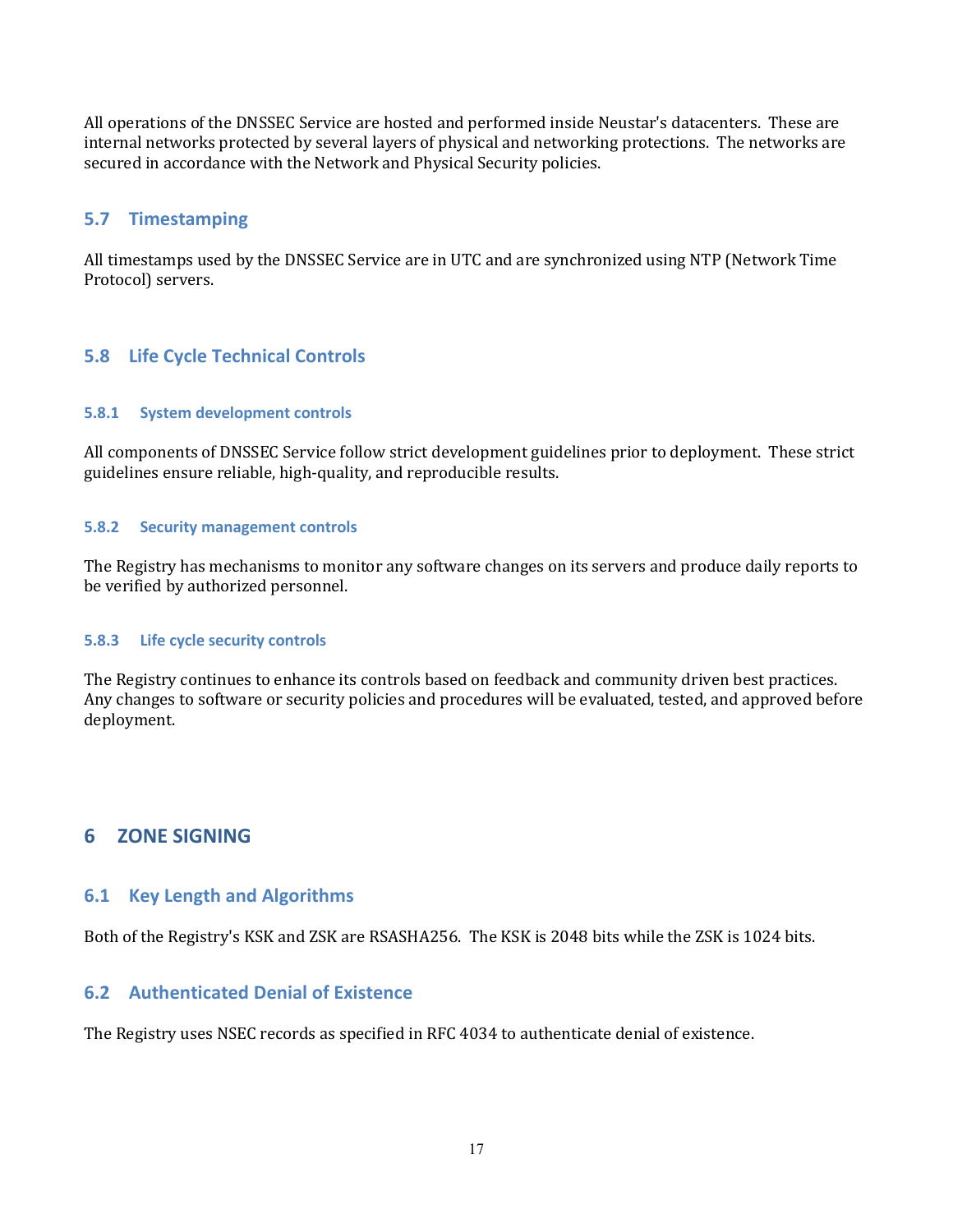## <span id="page-17-0"></span>**6.3 Signature Format**

The signature format for records in the FREE zone is RSA/SHA-2 specified in RFC 5702.

## <span id="page-17-1"></span>**6.4 Zone Signing Key Roll-over**

The FREE ZSK is rolled-over every 3 months.

## <span id="page-17-2"></span>**6.5 Key Signing Key Roll-over**

The FREE KSK is rolled-over every 12 months.

## <span id="page-17-3"></span>**6.6 Signature Validity Period and Re-signing Frequency**

Signatures are valid for 30 days for both signatures signed by the ZSK and the KSK. Re-signing of the signatures occur around 7 days prior to the expiration.

## <span id="page-17-4"></span>**6.7 Verification of Zone Signing Key Set**

The ZSK is generated during the signing ceremony follows a well-defined set of procedures. The generated public keys along with its metadata are further verified by another set of automated validation tools.

## <span id="page-17-5"></span>**6.8 Verification of Resource Records**

On periodic basis, the Registry performs online verification of all resource records in the zone. It records all resource records and validates all signatures within the zone.

## <span id="page-17-6"></span>**6.9 Resource Records TTL**

The TTL of DNSKEY, DS and their corresponding Resource Record Signature (RRSIG) is set to 518400 (6 days). The TTL of the NSEC and their corresponding RRSIG is 86400 (1 day). The TTL could change in the future as needed.

## <span id="page-17-7"></span>**7 COMPLIANCE AUDIT**

Audits are conducted using retained logs and other relevant information to ensure that proper procedures have been followed at all times, and that the procedures have been executed accurately.

## <span id="page-17-8"></span>**7.1 Frequency of Entity Compliance Audit**

Audits are conducted by the Registry, or in the case of the technical registry services being outsourced to a third party, such third party service provider on at least an annual basis.

## **7.2. Identity and Qualifications of Auditor**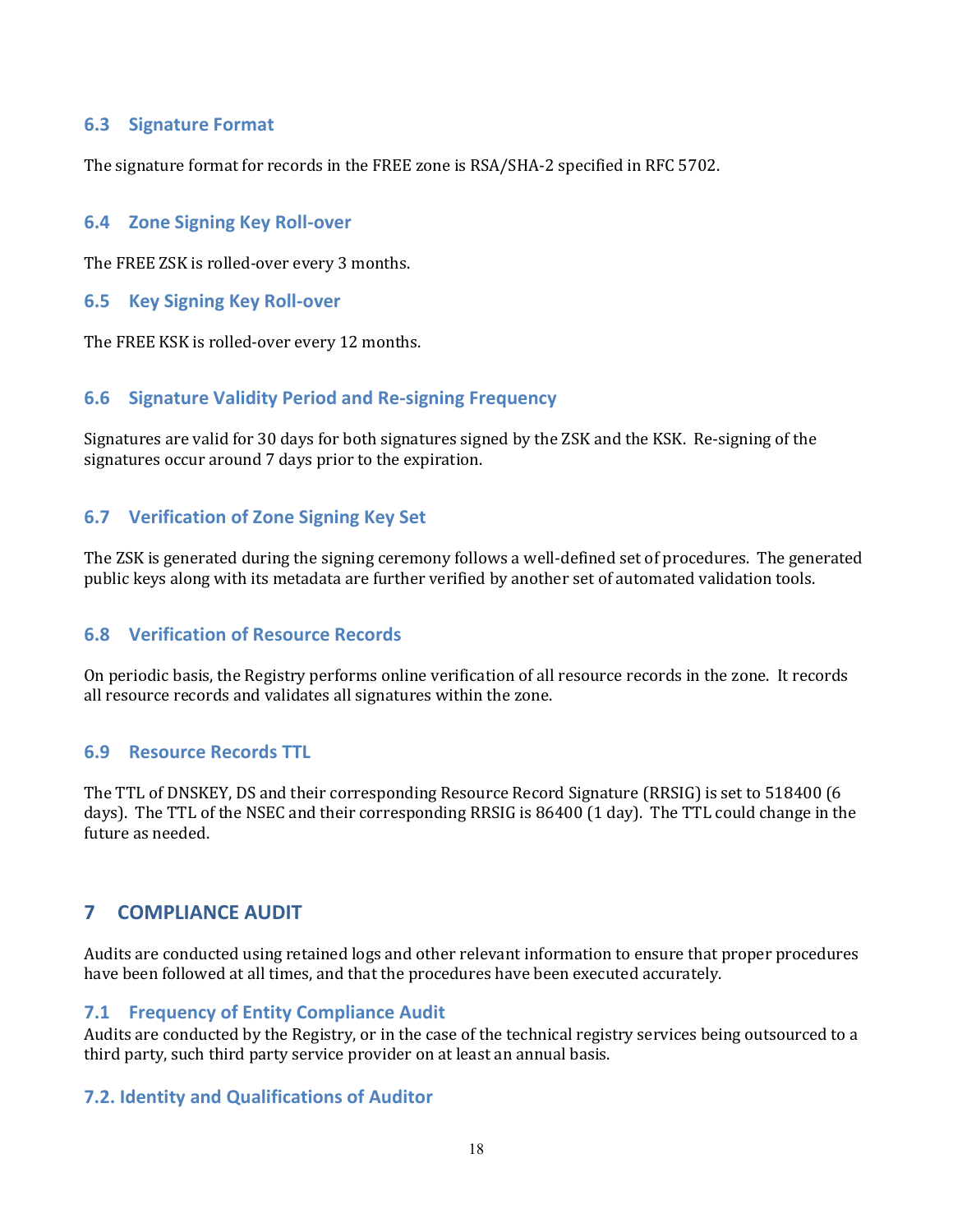Compliance audits are performed by independent security consulting firms that possess proficiency in security audits, security tools, DNS, and DNSSEC

## **7.3. Auditor's Relationship to Trusted Party**

The auditor responsible for conducting the audit will be external to the Registry and/or the registry services provider, as applicable.

## **7.4. Topics Covered by Audit**

The scope of the audit will include a review of events that occurred during the audit period including key management operations, Infrastructure/Administrative controls, KSK and ZSK and signature life cycle management and practices disclosure.

## **7.5. Actions Taken as a Result of Deficiency**

If a material anomaly is found during the audit, the Registry and/or the Registry's outsourced service provider, if applicable, will be notified immediately and a corrective action plan will be created and executed by the impacted parties.

## **7.6. Communication of Results**

Results of each audit will be provided in a written report to the Registry and/or the Registry's outsourced service provider, if applicable, no later than 30 days following the completion of the audit.

## <span id="page-18-0"></span>**8 LEGAL MATTERS**

## <span id="page-18-1"></span>**8.1 Fees**

No fees are charged for acceptance, signing and publishing of Delegation Signer resource records, or any other function related to DNSSEC.

## <span id="page-18-2"></span>**8.2 Financial responsibility**

The Amazon EU S.à r.l. accepts no financial responsibility for improper use of signatures issued under this DPS.

## <span id="page-18-3"></span>**8.3 Confidentiality of business information**

## <span id="page-18-4"></span>**8.3.1 Scope of confidential information**

The following records shall be kept confidential and private (Confidential/Private Information):

- Private keys and information needed to recover such private keys
- $\bullet$  Signatures of key sets to be published in the future
- Transactional records (both full records and the audit trail of transactions)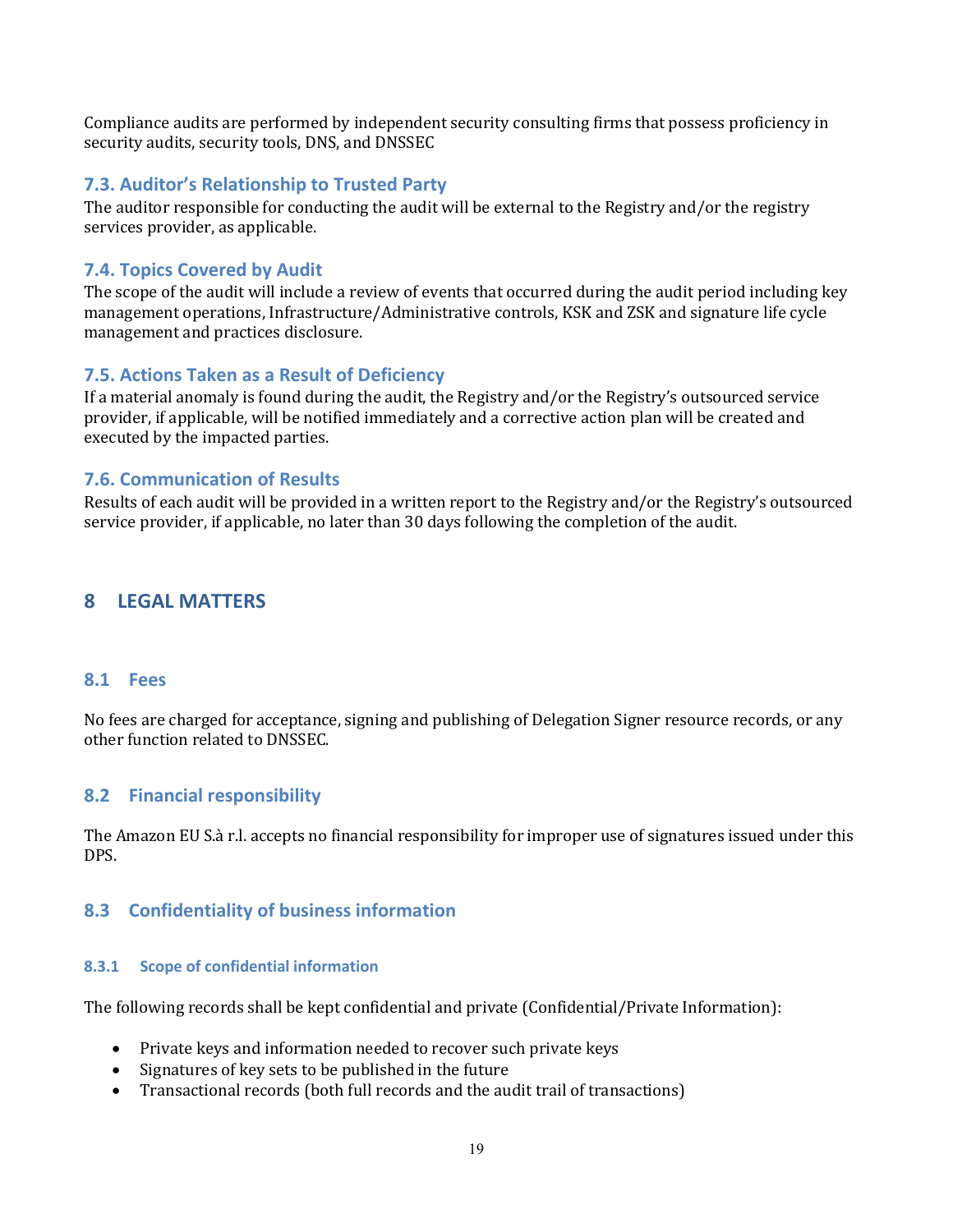- Audit trail records created or retained by Neustar
- Audit reports created by Neustar (to the extent such reports are maintained), or their respective auditors (whether internal or public), until such reports are made public
- $\bullet$  Contingency planning and disaster recovery plans
- Security measures controlling the operations of Neustar hardware and software and the administration of DNS Keys

#### <span id="page-19-0"></span>**8.3.2 Information not within the scope of confidential information**

Information pertaining to the database of domains operated by Neustar such as Public Keys other status information are public.

#### <span id="page-19-1"></span>**8.3.3 Responsibility to protect confidential information**

<span id="page-19-2"></span>Not applicable.

#### **8.4 Privacy of personal information**

#### <span id="page-19-3"></span>**8.4.1 Information treated as private**

Not applicable.

#### <span id="page-19-4"></span>**8.4.2 Types of information not considered private**

Not applicable.

#### <span id="page-19-5"></span>**8.4.3 Responsibility to protect private information**

Not applicable.

#### <span id="page-19-6"></span>**8.4.4 Disclosure Pursuant to Judicial or Administrative Process**

The Amazon EU S.à r.l. shall be entitled to disclose Confidential/Private Information if, in good faith, The Amazon EU S.à r.l. believes that disclosure is necessary in response to judicial, administrative, or other legal process during the discovery process in a civil or administrative action, such as subpoenas, interrogatories, requests for admission, and requests for production of documents.

## <span id="page-19-7"></span>**8.5 Limitations of liability**

The Amazon EU S.à r.l. shall not be liable for any financial loss, or loss arising from incidental damage or impairment, resulting from its performance of its obligations hereunder. No other liability, implicit or explicit, is accepted.